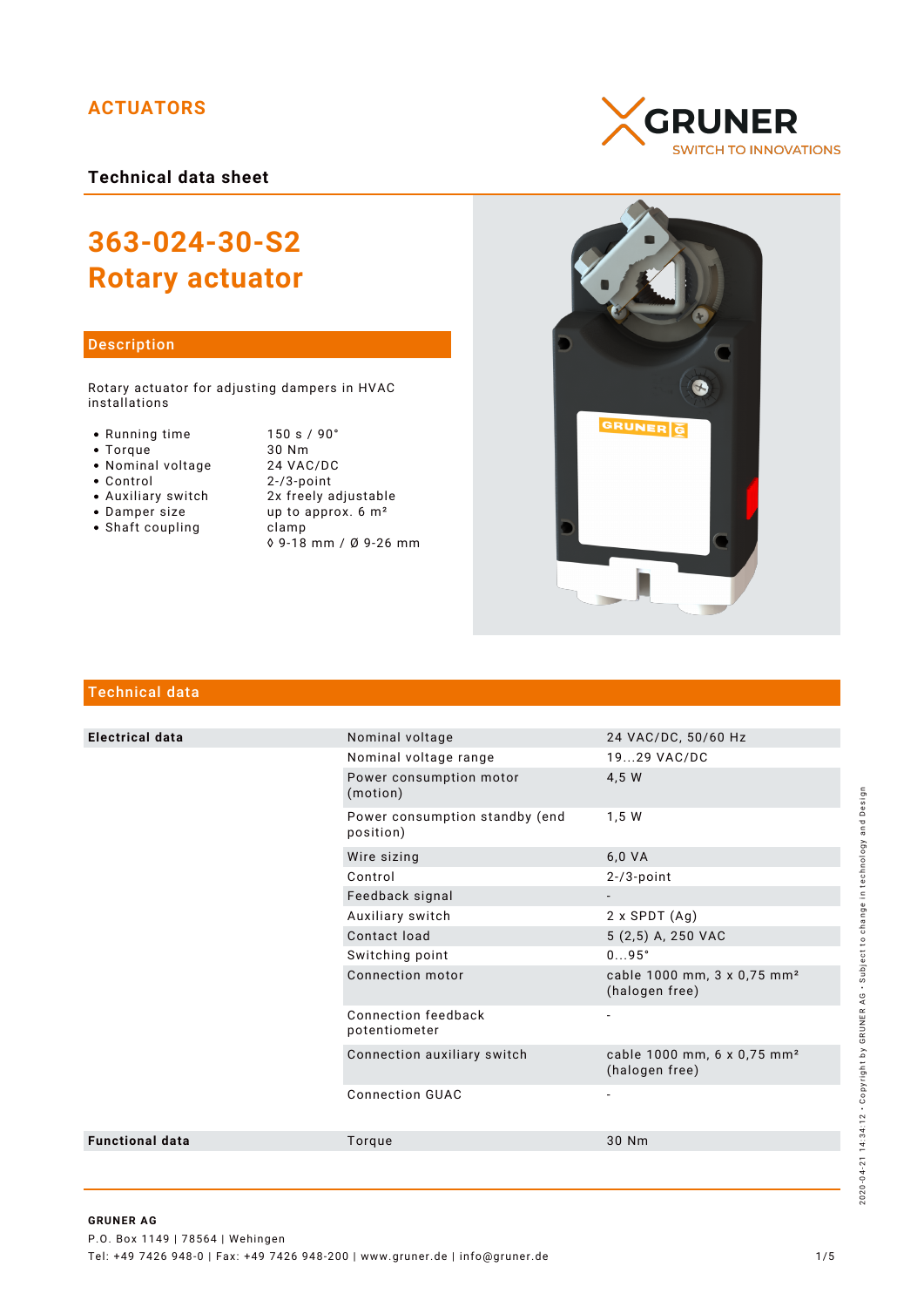

| <b>Technical data</b>      |                                         |                                                                   |
|----------------------------|-----------------------------------------|-------------------------------------------------------------------|
|                            |                                         |                                                                   |
| <b>Functional data</b>     | Damper size                             | up to approx. $6 \text{ m}^2$                                     |
|                            | Synchronised speed                      | ±5%                                                               |
|                            | Direction of rotation                   | selected by switch                                                |
|                            | Manual override                         | gearing latch disengaged with<br>pushbutton, self-resetting       |
|                            | Angle of rotation                       | 0°max. 95° can be limited with<br>adjustable mechanical end stops |
|                            | Running time                            | 150 s / 90°                                                       |
|                            | Sound power level                       | $<$ 45 dB(A)                                                      |
|                            | Shaft coupling                          | clamp $\sqrt{9} - 18$ mm / $\sqrt{9} - 26$ mm                     |
|                            | Position indication                     | mechanical with pointer                                           |
|                            | Service life                            | $> 60000$ cycles $(0^{\circ}90^{\circ}0^{\circ})$                 |
|                            |                                         |                                                                   |
| <b>Safety</b>              | Protection class                        | III (safety extra-low voltage)                                    |
|                            | Degree of protection                    | IP 54                                                             |
|                            | <b>EMC</b>                              | CE (2014/30/EU)                                                   |
|                            | <b>LVD</b>                              | CE (2014/35/EU)                                                   |
|                            | <b>RoHS</b>                             | CE (2011/65/EU - 2015/863/EU -<br>2017/2102/EU)                   |
|                            | Mode of operation                       | Typ 1 (EN 60730-1)                                                |
|                            | Rated impulse voltage                   | 0,8 kV (EN 60730-1)                                               |
|                            | Control pollution degree                | 3 (EN 60730-1)                                                    |
|                            | Ambient temperature normal<br>operation | $-30^{\circ}$ C +50 $^{\circ}$ C                                  |
|                            | Storage temperature                     | $-30^{\circ}$ C +80 $^{\circ}$ C                                  |
|                            | Ambient humidity                        | 595% r.H., non condensing (EN<br>$60730-1)$                       |
|                            | Maintenance                             | maintenance free                                                  |
| <b>Dimensions / Weight</b> | <b>Dimensions</b>                       | 193 x 96 x 60 mm                                                  |
|                            | Weight                                  | 1700 g                                                            |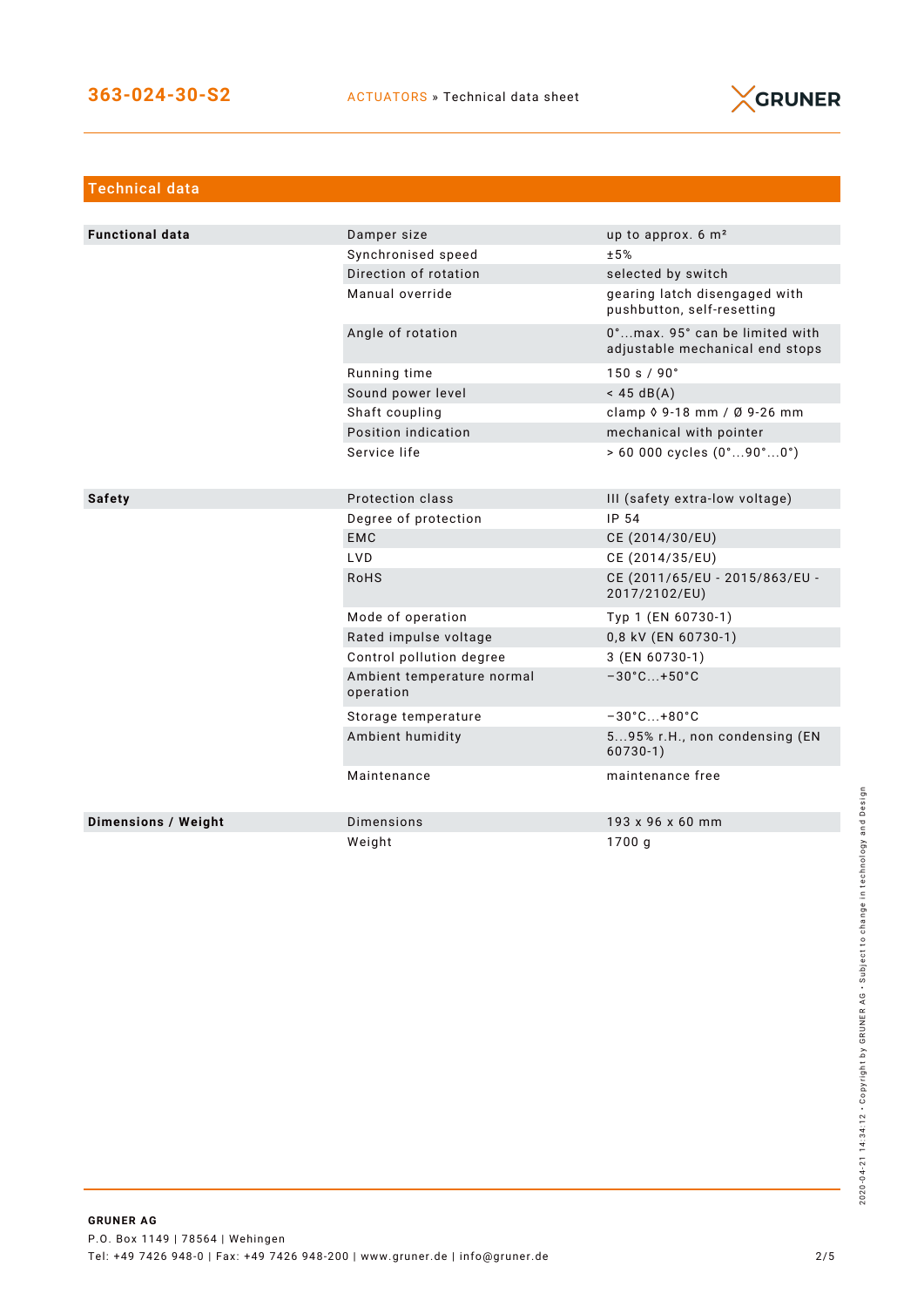

# Functionality / Properties

## **Operating mode**

2 point:

Connect power supply to wire 1+2, actuator drives to position 1. Is also wire 3 connected to the power supply, actuator drives to position 0.

3 point:

Connect power supply to wire 1+2, actuator drives to position 1. Is wire 1+3 connected to the power supply, actuator drives to position 0.

The actuator is overload-proof, requires no limit switches and automatically stops, when the end stop is reached.

#### **Direct mounting**

Simple direct mounting on the damper shaft with a clamp, protection against rotating with enclosed anti-rotation lock or rather at intended attachment points.

## **Manual override**

Manual override with selfresetting pushbutton possible (the gear is disengaged as long as the button is pressed).

#### **Signaling**

The two integrated auxiliary switches are freely adjustable in the angle of 0 - 95°. There are activated corresponding to the adjusted angle. The damper position can be checked by the mechanicel pointer.

#### **Mode switch**

DIP switch under the case cover

R / CW: rotary direction right / clockwise L / CWW: rotary direction left / counter clockwise

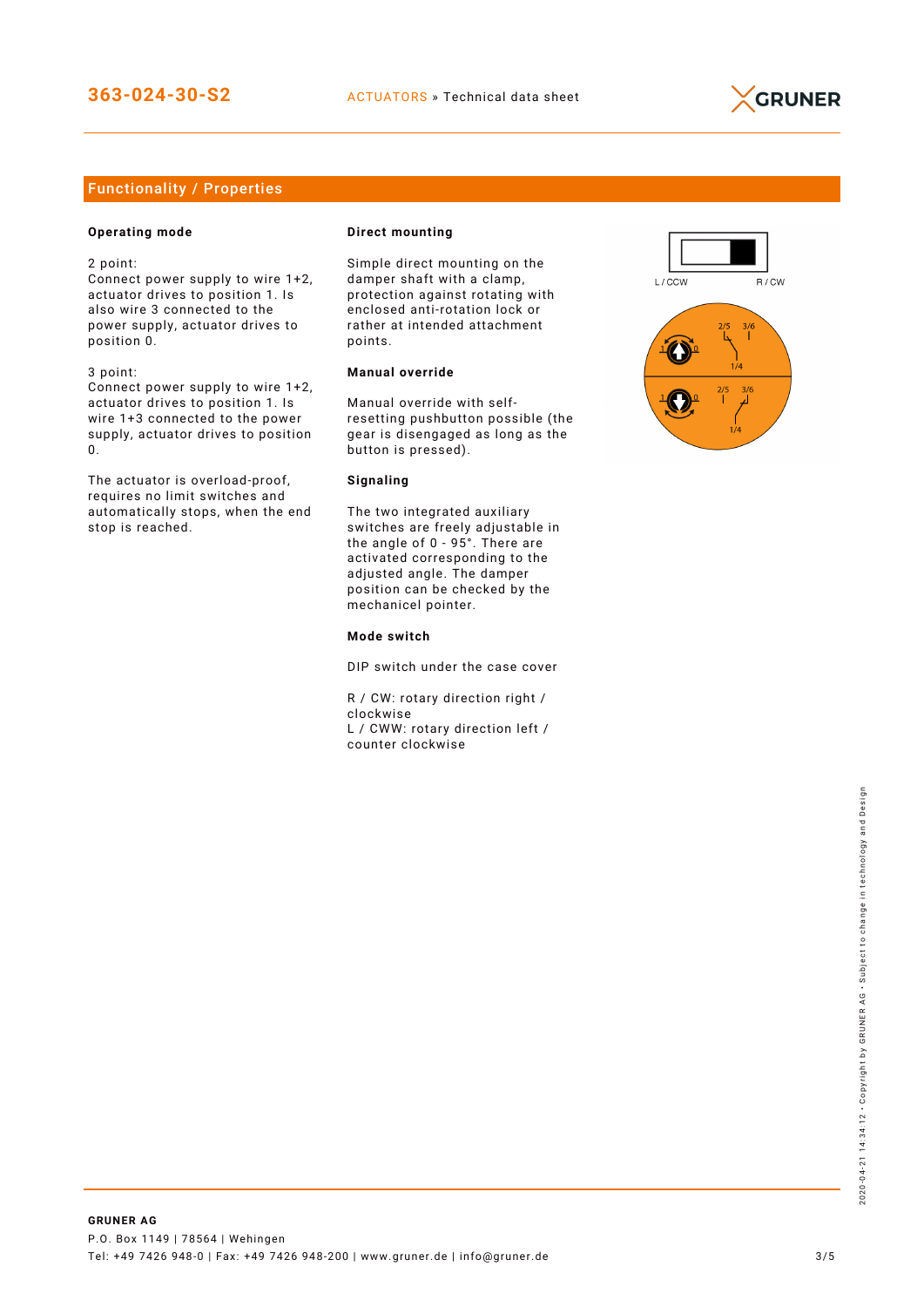

# Connector / Security Note





# **Safety remarks**

- Connect via safety isolation transformer!
- The device is not allowed to be used outside the specified field of application, especially in airplanes.
- It may only be installed by suitably trained personnel. Any legal regulations or regulations issued by authorities must be observed during assembly.
- The device may only be opened at the manufacturer´s site.
- The device is not allowed to be disposed of as household refuse. All locally valid regulations and requirements must be observed.
- When calculating the required torque, the specifications supplied by the damper manufacturer´s (crosssection, design, installation site), and the air flow conditions must be observed.